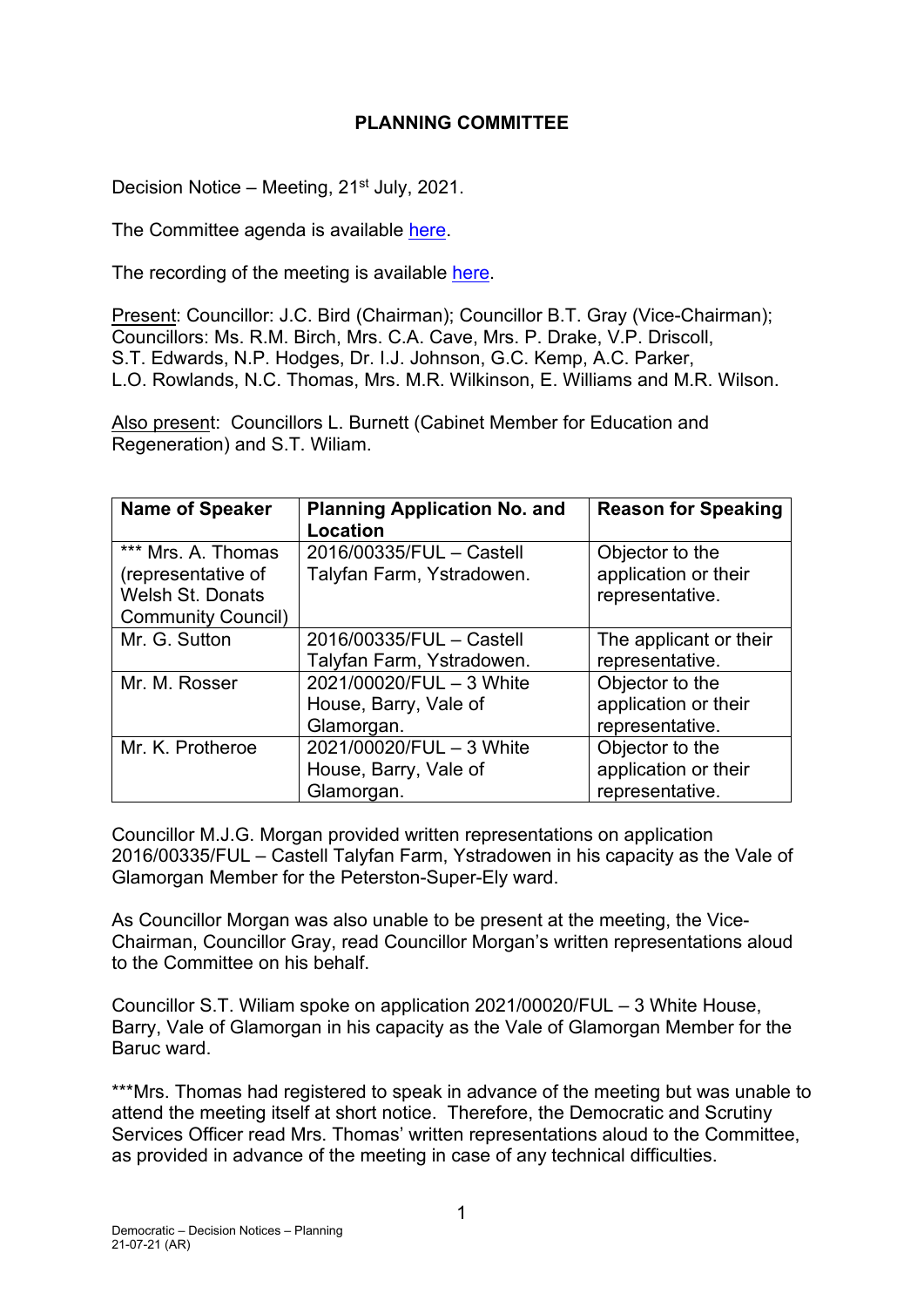# AGENDA ITEM 1. APOLOGY FOR ABSENCE –

This was received from Councillor Ms. M. Wright.

# AGENDA ITEM 2. MINUTES –

RESOLVED – T H A T the minutes of the meeting held on  $24<sup>th</sup>$  June, 2021 be approved as a correct record.

## AGENDA ITEM 3. DECLARATIONS OF INTEREST –

The following declarations were received:

| Councillor<br>N.P. Hodges     | 2021/00379/FUL - Land<br>at Barry Waterfront. | Prejudicial interest - Councillor<br>Hodges was a long standing<br>Governor for the school relocating<br>to the application site; Ysgol Sant<br>Baruc.<br><b>Councillor Hodges withdrew from</b>                                                                                                                                                                                                                                                                                        |
|-------------------------------|-----------------------------------------------|-----------------------------------------------------------------------------------------------------------------------------------------------------------------------------------------------------------------------------------------------------------------------------------------------------------------------------------------------------------------------------------------------------------------------------------------------------------------------------------------|
| Councillor<br>Dr.I.J. Johnson | 2021/00379/FUL - Land<br>at Barry Waterfront. | the meeting for the item.<br>Personal interest - Councillor<br>Dr. Johnson was the Electoral Ward<br>Member for the existing Ysgol Sant<br>Baruc site and for part of the Barry<br>Waterfront area which was in the<br>catchment area for the school. In<br>that role, he had participated in<br>council consultations regarding the<br>future of the school and the Pre-<br>Application Consultation stage but<br>had not pre-determined his decision<br>on the submitted application. |
|                               |                                               | Councillor Dr. Johnson remained in<br>the meeting to speak and vote on<br>the item.                                                                                                                                                                                                                                                                                                                                                                                                     |
| Councillor<br>M.R. Wilson     | 2021/00379/FUL - Land<br>at Barry Waterfront. | Prejudicial interest - Councillor<br>Wilson was an employee of Cardiff<br>and Vale College that was a<br>neighbour to the application site.                                                                                                                                                                                                                                                                                                                                             |
|                               |                                               | Councillor Wilson withdrew from the<br>meeting for the item.                                                                                                                                                                                                                                                                                                                                                                                                                            |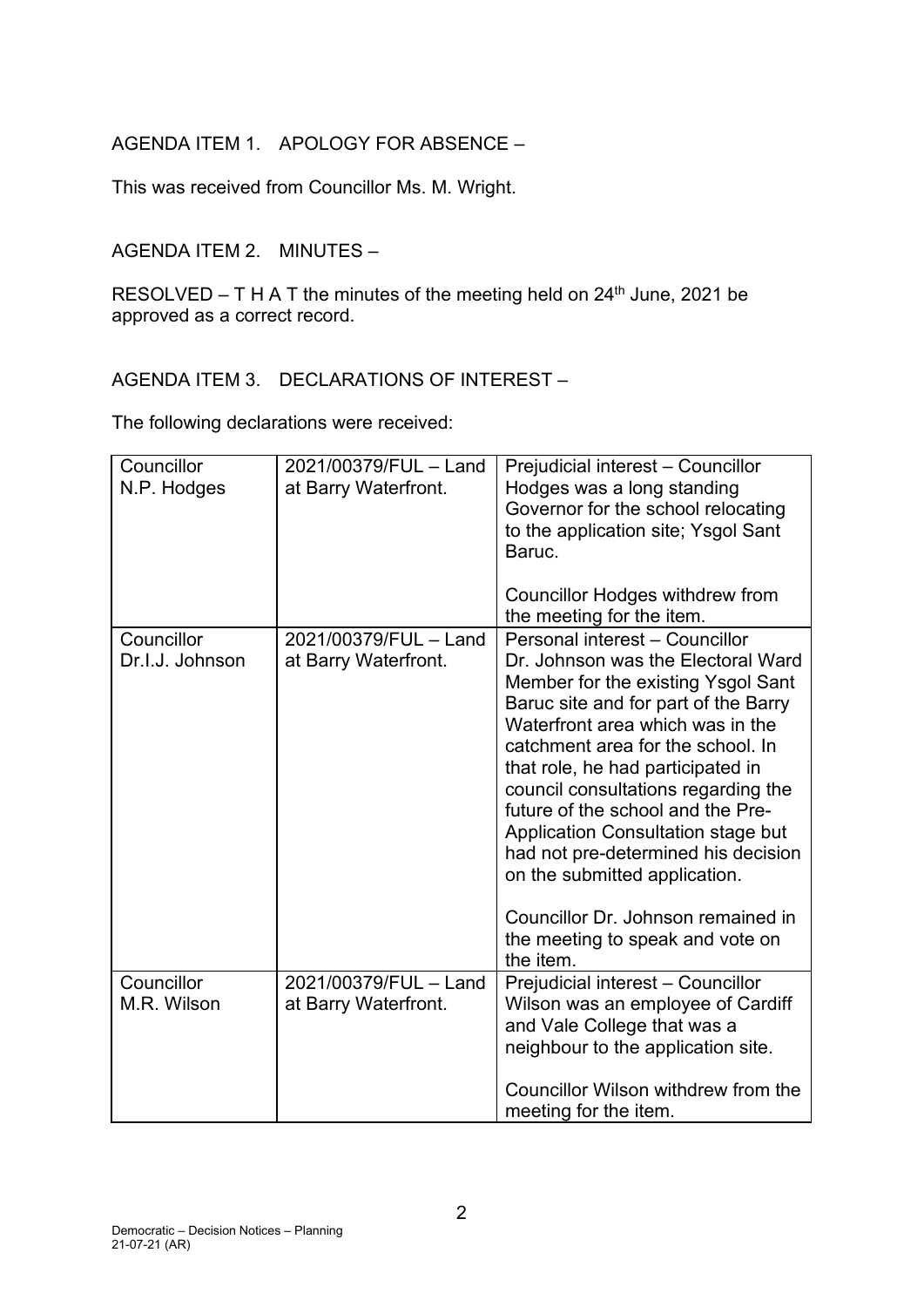### AGENDA ITEM 4. BUILDING REGULATION APPLICATIONS AND OTHER BUILDING CONTROL MATTERS DETERMINED BY THE HEAD OF REGENERATION AND PLANNING UNDER DELEGATED POWERS (HRP) –

RESOLVED –

(1) T H A T the passed building regulation applications as listed in Section A of the report be noted.

(2) T H A T the rejected building applications as listed in Section B of the report be noted.

(3) T H A T the serving of Notices under Building (Approved Inspectors Etc.) Regulations 2000, as listed in Section C of the report, be noted.

AGENDA ITEM 5. PLANNING APPLICATIONS DETERMINED BY THE HEAD OF REGENERATION AND PLANNING UNDER DELEGATED POWERS (HRP) –

RESOLVED – T H A T the applications as outlined within the report, on pages 9 through 31, under the above delegated powers be noted.

AGENDA ITEM 6. APPEALS (HRP) –

RESOLVED –

(1) T H A T the appeals received following the refusal of the Council to grant planning permission as detailed in Section A of the report be noted.

(2) T H A T it be noted that no Enforcement Appeals had received at the time of the meeting taking place.

(3) T H A T the Planning Appeal decisions as detailed in Section C of the report be noted.

(4) T H A T it be noted that no Enforcement Appeals Decisions had been received at the time of the meeting taking place.

(5) T H A T the statistics relating to the appeals for the period April 2021 – March 2022 as detailed in Section E of the report be noted.

AGENDA ITEM 7. TREES (HRP) –

(i) Delegated Powers –

RESOLVED – T H A T the applications as outlined within the report, on pages 36 through 38, as determined by the Head of Regeneration and Planning under delegated powers be noted.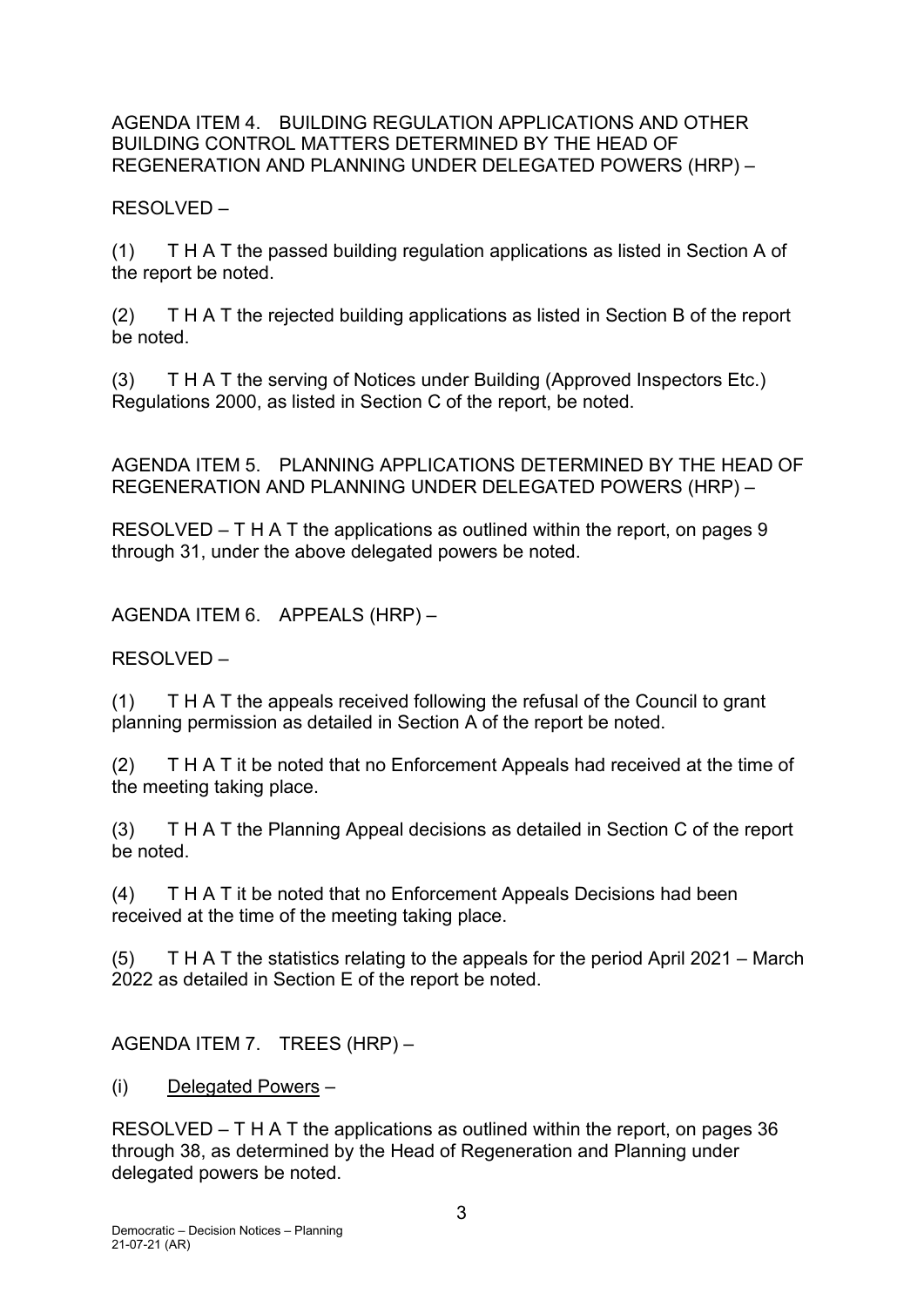## AGENDA ITEM NO. 8 PLANNING APPLICATIONS (HRP) –

RESOLVED – T H A T in pursuance of the powers delegated to the Committee, the following applications be determined as indicated and any other necessary action be taken.

## **2016/00335/FUL Castell Talyfan Farm, Ystradowen, CF71 7SX.**

APPROVED – Subject to the conditions as contained within the report.

### Reason for decision

Having regard to the content of the report and discussions at the meeting.

### **2021/00020/FUL 3, White House, Barry.**

DEFERRED – to the Planning Committee meeting to be held on 1<sup>st</sup> September, 2021 to agree reasons for the Committee's refusal based on design, neighbour impact, parking and amenity space.

#### Reason for decision

Having regard to the content of the report and discussions at the meeting.

### **2021/00379/FUL Land at Barry Waterfront.**

APPROVED – Subject to the conditions as contained within the report.

#### Reason for decision

Having regard to the content of the report and discussions at the meeting.

### **2021/00449/FUL Pant Wilkin Stables, Llanquian Road, Aberthin.**

APPROVED – Subject to the conditions as contained within the report.

#### Reason for decision

Having regard to the content of the report and discussions at the meeting.